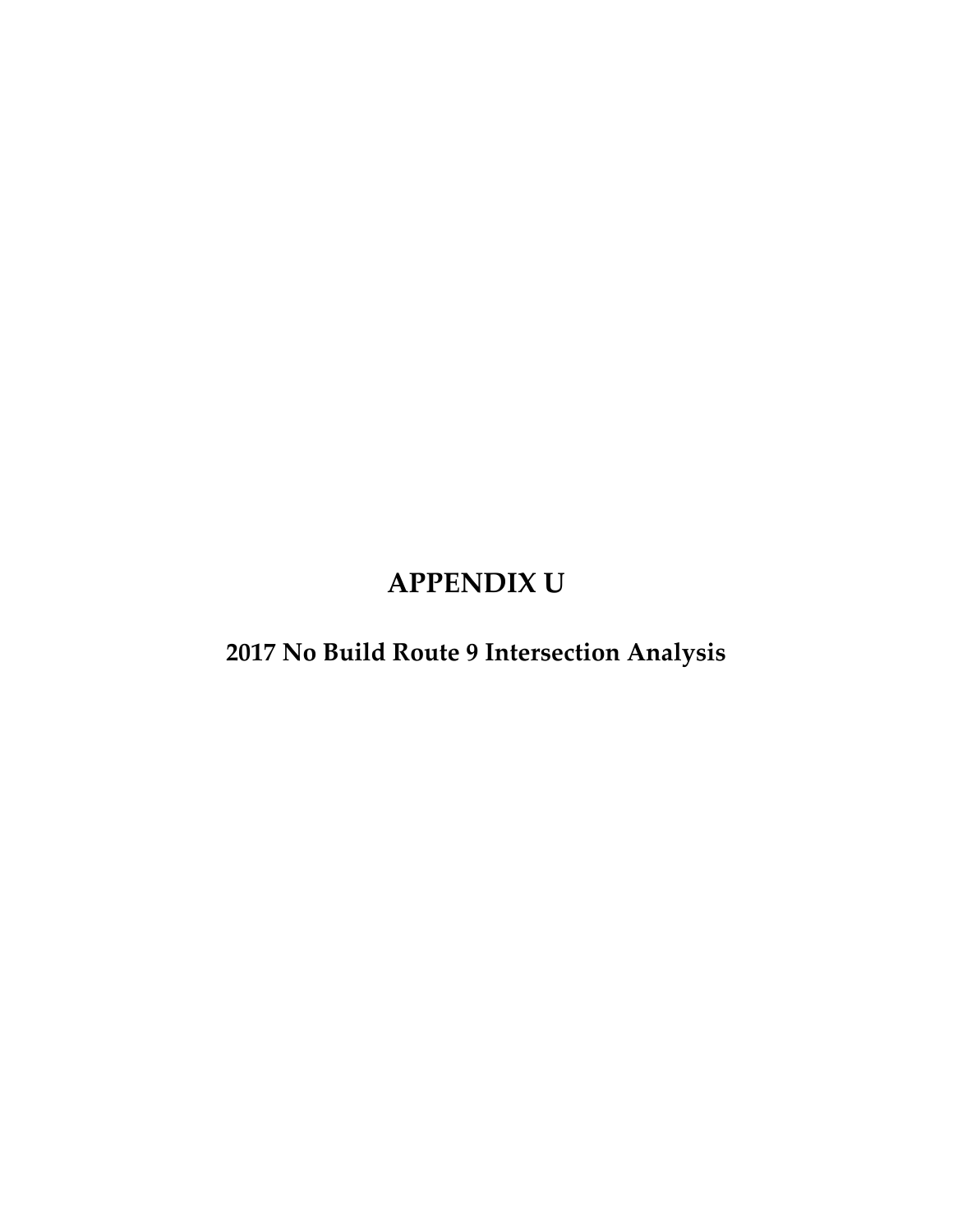# 1: Route 9 & Harvard Pilgrim AM Peak

| عر                                                                                                                  |                |                  |                  |                  |                  |                  |              |
|---------------------------------------------------------------------------------------------------------------------|----------------|------------------|------------------|------------------|------------------|------------------|--------------|
| <b>EBR</b><br><b>WBL</b><br><b>WBT</b><br>Lane Group<br>EBL<br><b>EBT</b>                                           | <b>WBR</b>     | <b>NBL</b>       | <b>NBT</b>       | <b>NBR</b>       | <b>SBL</b>       | <b>SBT</b>       | <b>SBR</b>   |
| ۲<br>ተተኈ<br>۲<br>ተተተ<br>Lane Configurations                                                                         | ۴              |                  | 4                | ۴                | ۲                | ची               | ۴            |
| 2359<br>254<br>Volume (vph)<br>155<br>140<br>1779                                                                   | 451            | 3                | $\theta$         | 29               | 25               | 154              | 24           |
| 1900<br>1900<br>1900<br>Ideal Flow (vphpl)<br>1900<br>1900                                                          | 1900           | 1900             | 1900             | 1900             | 1900             | 1900             | 1900         |
| 12<br>12<br>Lane Width (ft)<br>12<br>12<br>12                                                                       | 12             | 12               | 12               | 12               | 12               | 12               | 12           |
| 0%<br>0%<br>Grade (%)                                                                                               |                |                  | 0%               |                  |                  | 0%               |              |
| $\theta$<br>$\overline{0}$<br>390<br>Storage Length (ft)                                                            | 250            | $\mathbf 0$      |                  | $\theta$         | $\boldsymbol{0}$ |                  | $\mathbf{0}$ |
| Storage Lanes<br>$\mathbf{1}$<br>$\mathbf 0$<br>$\mathbf{1}$                                                        | 1              | $\mathbf 0$      |                  | 1                | 1                |                  | 1            |
| Taper Length (ft)<br>50<br>50<br>50                                                                                 | 50             | 50               |                  | 50               | 50               |                  | 50           |
| 0.91<br>0.91<br>0.91<br>Lane Util. Factor<br>1.00<br>1.00                                                           | 1.00           | 1.00             | 1.00             | 1.00             | 0.95             | 0.95             | 1.00         |
| Ped Bike Factor                                                                                                     |                |                  |                  |                  |                  |                  |              |
| 0.985<br>Frt                                                                                                        | 0.850          |                  |                  | 0.850            |                  |                  | 0.850        |
| <b>Flt Protected</b><br>0.950<br>0.950                                                                              |                |                  | 0.950            |                  | 0.950            | 0.999            |              |
| 1752<br>Satd. Flow (prot)<br>1752<br>4960<br>5036<br>$\overline{0}$                                                 | 1568           | 0                | 1752             | 1568             | 1665             | 1751             | 1568         |
| <b>Flt Permitted</b><br>0.950<br>0.950                                                                              |                |                  | 0.950            |                  | 0.950            | 0.999            |              |
| Satd. Flow (perm)<br>1752<br>4960<br>1752<br>5036<br>$\overline{0}$                                                 | 1568           | 0                | 1752             | 1568             | 1665             | 1751             | 1568         |
| Right Turn on Red<br>Yes                                                                                            | Yes            |                  |                  | Yes              |                  |                  | Yes          |
| Satd. Flow (RTOR)<br>21                                                                                             | 422            |                  |                  | 32               |                  |                  | 26           |
| Link Speed (mph)<br>45<br>45                                                                                        |                |                  | 25               |                  |                  | 25               |              |
| 3513<br>454<br>Link Distance (ft)                                                                                   |                |                  | 634              |                  |                  | 595              |              |
| Travel Time (s)<br>53.2<br>6.9                                                                                      |                |                  | 17.3             |                  |                  | 16.2             |              |
| Confl. Peds. (#/hr)                                                                                                 |                |                  |                  |                  |                  |                  |              |
| Confl. Bikes (#/hr)                                                                                                 |                |                  |                  |                  |                  |                  |              |
| 0.92<br>0.92<br>Peak Hour Factor<br>0.92<br>0.92<br>0.92                                                            | 0.92           | 0.92             | 0.92             | 0.92             | 0.92             | 0.92             | 0.92         |
| 100%<br>100%<br>100%<br>100%<br><b>Growth Factor</b><br>100%                                                        | 100%           | 100%             | 100%             | 100%             | 100%             | 100%             | 100%         |
| 3%<br>3%<br>3%<br>3%<br>Heavy Vehicles (%)<br>3%                                                                    | 3%             | 3%               | 3%               | 3%               | 3%               | 3%               | 3%           |
| $\boldsymbol{0}$<br>$\boldsymbol{0}$<br>$\mathbf 0$<br>$\boldsymbol{0}$<br>$\boldsymbol{0}$<br>Bus Blockages (#/hr) | $\theta$       | $\boldsymbol{0}$ | $\boldsymbol{0}$ | $\boldsymbol{0}$ | $\boldsymbol{0}$ | $\boldsymbol{0}$ | $\theta$     |
| Parking (#/hr)                                                                                                      |                |                  |                  |                  |                  |                  |              |
| 0%<br>Mid-Block Traffic (%)<br>0%                                                                                   |                |                  | 0%               |                  |                  | 0%               |              |
| 2564<br>Adj. Flow (vph)<br>168<br>276<br>152<br>1934                                                                | 490            | 3                | $\boldsymbol{0}$ | 32               | 27               | 167              | 26           |
| Shared Lane Traffic (%)                                                                                             |                |                  |                  |                  | 10%              |                  |              |
| Lane Group Flow (vph)<br>168<br>2840<br>152<br>1934<br>0                                                            | 490            | $\mathbf 0$      | 3                | 32               | 24               | 170              | 26           |
| <b>Turn Type</b><br>Prot<br>Prot                                                                                    | Perm           | Split            |                  | custom           | Split            |                  | custom       |
| <b>Protected Phases</b><br>1<br>5<br>$\overline{2}$<br>6                                                            |                | 8                | 8                |                  | 4                | 4                |              |
| <b>Permitted Phases</b>                                                                                             | $\overline{2}$ |                  |                  | 58               |                  |                  | 14           |
| Detector Phase<br>1<br>6<br>5<br>$\overline{2}$                                                                     | 2              | 8                | 8                | 58               | $\overline{4}$   | 4                | 14           |
| <b>Switch Phase</b>                                                                                                 |                |                  |                  |                  |                  |                  |              |
| 10.0<br>Minimum Initial (s)<br>6.0<br>6.0<br>10.0                                                                   | 10.0           | 5.0              | 5.0              |                  | 5.0              | 5.0              |              |
| Minimum Split (s)<br>14.0<br>23.0<br>12.0<br>23.0                                                                   | 23.0           | 10.0             | 10.0             |                  | 10.0             | 10.0             |              |
| Total Split (s)<br>12.0<br>39.0<br>14.0<br>41.0<br>0.0                                                              | 39.0           | 10.0             | 10.0             | 22.0             | 11.0             | 11.0             | 25.0         |
| 0.0%<br>Total Split (%)<br>14.0%<br>41.0%<br>12.0%<br>39.0%                                                         | 39.0%          | 10.0%            | 10.0%            | 22.0%            | 11.0%            | 11.0%            | 25.0%        |
| Yellow Time (s)<br>5.0<br>4.0<br>4.0<br>5.0                                                                         | 5.0            | 3.0              | 3.0              |                  | 3.0              | 3.0              |              |
| All-Red Time (s)<br>2.0<br>2.0<br>2.0<br>2.0                                                                        | 2.0            | 2.0              | 2.0              |                  | 2.0              | 2.0              |              |
| Lost Time Adjust (s)<br>$-2.0$<br>$-3.0$<br>0.0<br>$-2.0$<br>$-3.0$                                                 | $-3.0$         | 0.0              | $-1.0$           | $-2.0$           | $-1.0$           | $-1.0$           | $-2.0$       |
| Total Lost Time (s)<br>4.0<br>4.0<br>4.0<br>4.0<br>4.0                                                              | 4.0            | 5.0              | 4.0              | 4.0              | 4.0              | 4.0              | 4.0          |
| Lead/Lag<br>Lead<br>Lead<br>Lag<br>Lag                                                                              | Lag            |                  |                  |                  |                  |                  |              |
| Lead-Lag Optimize?<br>Yes<br>Yes<br>Yes<br>Yes                                                                      | Yes            |                  |                  |                  |                  |                  |              |
| Recall Mode<br>C-Max<br>C-Max<br>None<br>None                                                                       | C-Max          | None             | None             |                  | None             | None             |              |
| Act Effct Green (s)<br>61.8<br>8.0<br>53.3<br>16.5                                                                  | 53.3           |                  | 6.0              | 14.0             | 7.0              | 7.0              | 25.1         |
| Actuated g/C Ratio<br>0.62<br>0.08<br>0.53<br>0.16                                                                  |                |                  |                  |                  |                  |                  |              |

Synchro 7 - Report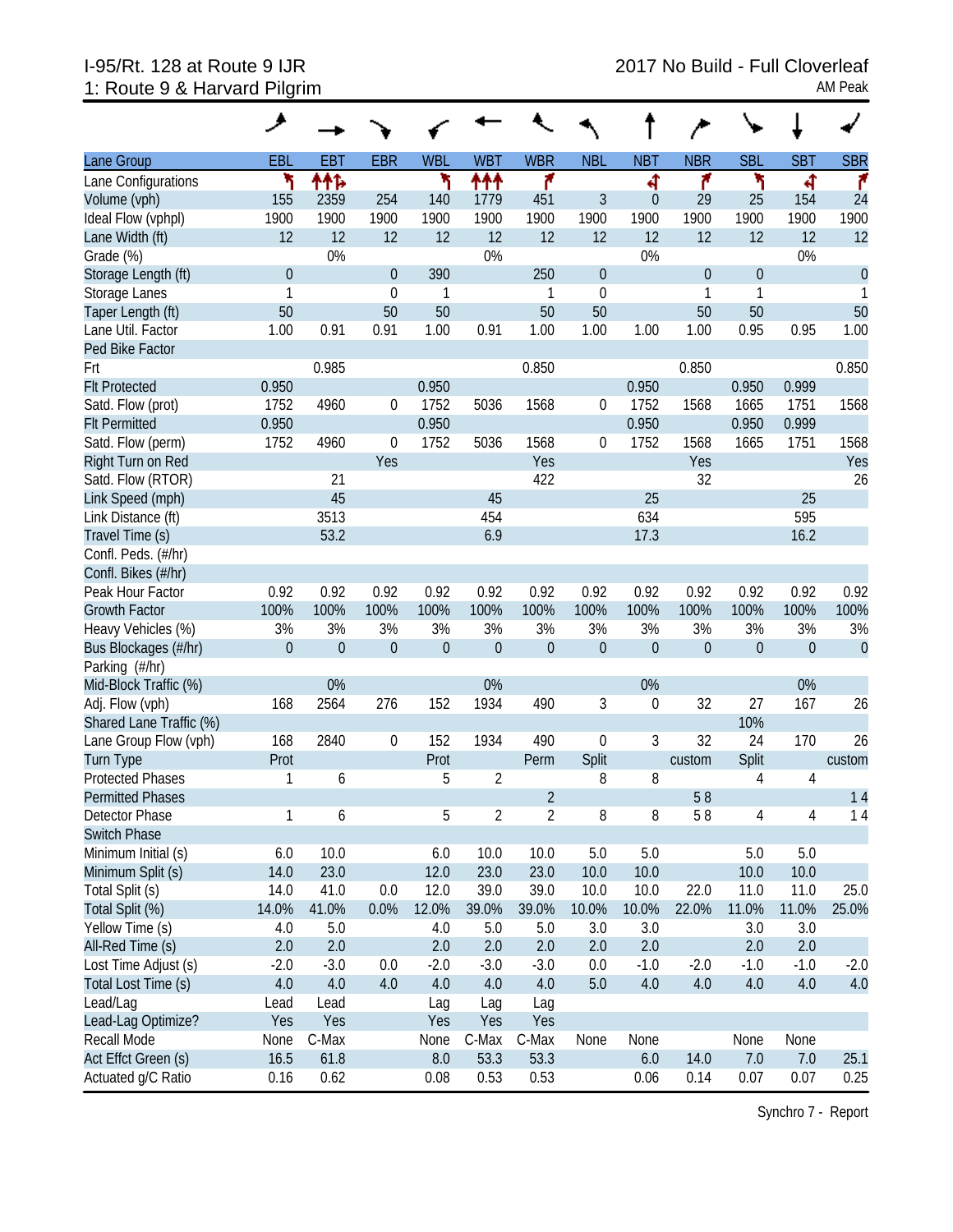| Lane Group              | Ø9   |
|-------------------------|------|
| Lane Configurations     |      |
| Volume (vph)            |      |
| Ideal Flow (vphpl)      |      |
| Lane Width (ft)         |      |
| Grade (%)               |      |
| Storage Length (ft)     |      |
| Storage Lanes           |      |
| Taper Length (ft)       |      |
| Lane Util. Factor       |      |
| Ped Bike Factor         |      |
| Frt                     |      |
| <b>FIt Protected</b>    |      |
| Satd. Flow (prot)       |      |
| <b>Flt Permitted</b>    |      |
| Satd. Flow (perm)       |      |
| Right Turn on Red       |      |
| Satd. Flow (RTOR)       |      |
| Link Speed (mph)        |      |
| Link Distance (ft)      |      |
| Travel Time (s)         |      |
| Confl. Peds. (#/hr)     |      |
| Confl. Bikes (#/hr)     |      |
| Peak Hour Factor        |      |
| <b>Growth Factor</b>    |      |
| Heavy Vehicles (%)      |      |
| Bus Blockages (#/hr)    |      |
| Parking (#/hr)          |      |
| Mid-Block Traffic (%)   |      |
| Adj. Flow (vph)         |      |
| Shared Lane Traffic (%) |      |
| Lane Group Flow (vph)   |      |
| Turn Type               |      |
| <b>Protected Phases</b> | 9    |
| <b>Permitted Phases</b> |      |
| <b>Detector Phase</b>   |      |
| <b>Switch Phase</b>     |      |
| Minimum Initial (s)     | 4.0  |
| Minimum Split (s)       | 26.0 |
| Total Split (s)         | 26.0 |
| Total Split (%)         | 26%  |
| Yellow Time (s)         | 10.0 |
| All-Red Time (s)        | 0.0  |
| Lost Time Adjust (s)    |      |
| Total Lost Time (s)     |      |
| Lead/Lag                |      |
| Lead-Lag Optimize?      |      |
| Recall Mode             | None |
| Act Effct Green (s)     |      |
| Actuated g/C Ratio      |      |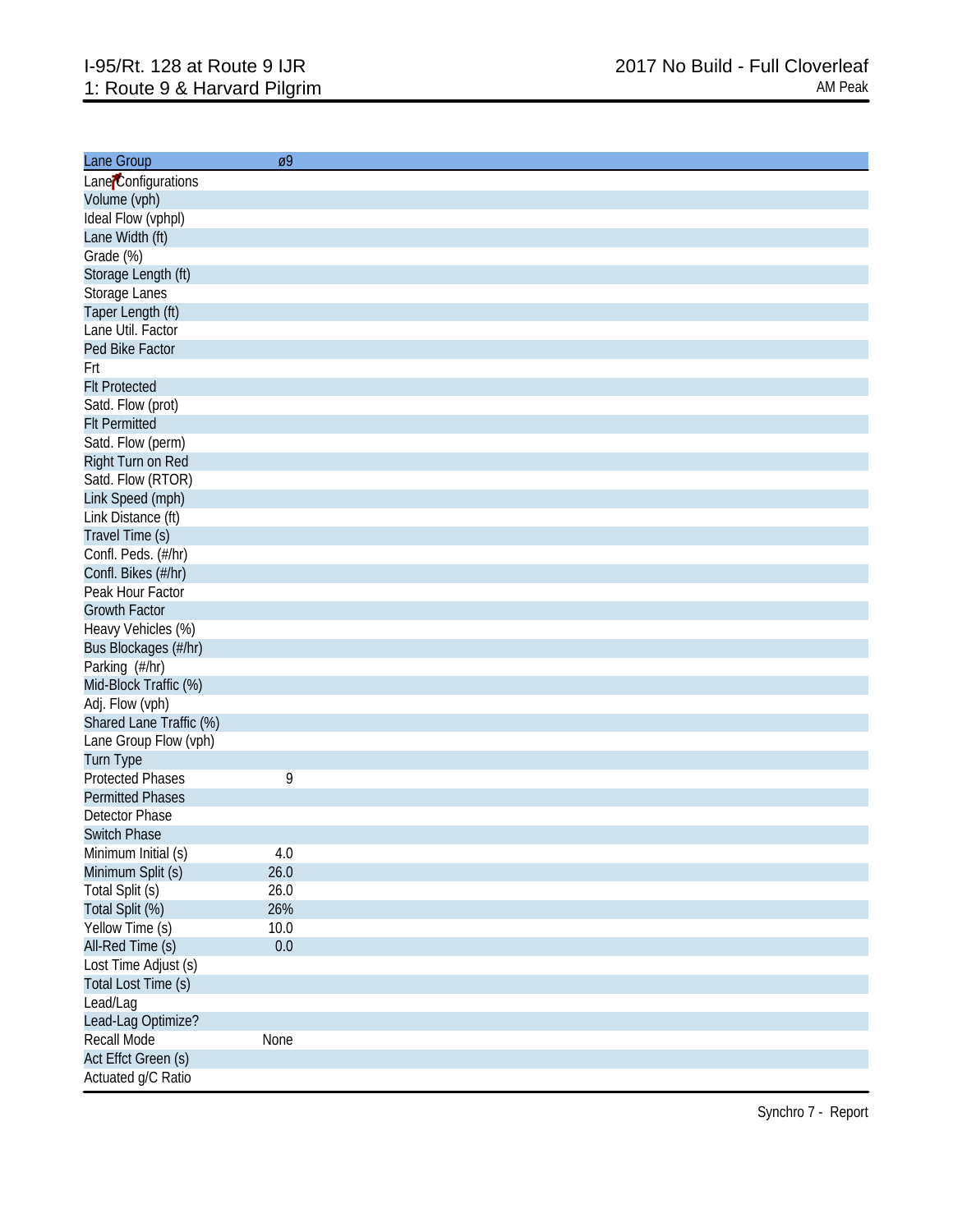# 1: Route 9 & Harvard Pilgrim AM Peak

| Lane Group                                                                               | EBL              | <b>EBT</b>       | <b>EBR</b> | <b>WBL</b>       | <b>WBT</b>     | <b>WBR</b>       | <b>NBL</b> | <b>NBT</b>       | <b>NBR</b>       | <b>SBL</b>     | <b>SBT</b>       | <b>SBR</b>       |
|------------------------------------------------------------------------------------------|------------------|------------------|------------|------------------|----------------|------------------|------------|------------------|------------------|----------------|------------------|------------------|
| v/c Ratio                                                                                | 0.58             | 0.92             |            | 1.09             | 0.72           | 0.47             |            | 0.03             | 0.13             | 0.21           | 1.38             | 0.06             |
| <b>Control Delay</b>                                                                     | 49.0             | 25.5             |            | 145.8            | 22.3           | 5.3              |            | 45.0             | 10.8             | 48.3           | 251.3            | 7.2              |
| Queue Delay                                                                              | 0.0              | 0.0              |            | 0.0              | 0.0            | 0.0              |            | 0.0              | 0.0              | 0.0            | 0.0              | 0.0              |
| <b>Total Delay</b>                                                                       | 49.0             | 25.5             |            | 145.8            | 22.3           | 5.3              |            | 45.0             | 10.8             | 48.3           | 251.3            | 7.2              |
| <b>LOS</b>                                                                               | D                | $\mathcal{C}$    |            | F                | $\mathsf{C}$   | $\overline{A}$   |            | D                | B                | D              | F                | $\overline{A}$   |
| Approach Delay                                                                           |                  | 26.8             |            |                  | 26.4           |                  |            | 13.7             |                  |                | 200.3            |                  |
| Approach LOS                                                                             |                  | $\mathcal{C}$    |            |                  | $\mathsf{C}$   |                  |            | B                |                  |                | F                |                  |
| Queue Length 50th (ft)                                                                   | 97               | 520              |            | $-109$           | 336            | 21               |            | $\overline{2}$   | $\theta$         | 15             | ~152             | $\mathbf 0$      |
| Queue Length 95th (ft)                                                                   | #238             | #1036            |            | #236             | #610           | 119              |            | 11               | 22               | 43             | #291             | 11               |
| Internal Link Dist (ft)                                                                  |                  | 3433             |            |                  | 374            |                  |            | 554              |                  |                | 515              |                  |
| Turn Bay Length (ft)                                                                     |                  |                  |            | 390              |                | 250              |            |                  |                  |                |                  |                  |
| Base Capacity (vph)                                                                      | 289              | 3073             |            | 140              | 2684           | 1033             |            | 105              | 247              | 117            | 123              | 413              |
| <b>Starvation Cap Reductn</b>                                                            | $\boldsymbol{0}$ | $\boldsymbol{0}$ |            | $\boldsymbol{0}$ | $\mathbf 0$    | $\boldsymbol{0}$ |            | $\boldsymbol{0}$ | $\boldsymbol{0}$ | $\overline{0}$ | $\boldsymbol{0}$ | $\overline{0}$   |
| Spillback Cap Reductn                                                                    | $\theta$         | $\mathbf 0$      |            | $\boldsymbol{0}$ | $\mathbf 0$    | $\mathbf 0$      |            | $\boldsymbol{0}$ | $\theta$         | 0              | $\theta$         | $\boldsymbol{0}$ |
| Storage Cap Reductn                                                                      | $\theta$         | $\mathbf 0$      |            | $\overline{0}$   | $\overline{0}$ | $\overline{0}$   |            | $\theta$         | $\overline{0}$   | $\overline{0}$ | $\theta$         | $\overline{0}$   |
| Reduced v/c Ratio                                                                        | 0.58             | 0.92             |            | 1.09             | 0.72           | 0.47             |            | 0.03             | 0.13             | 0.21           | 1.38             | 0.06             |
| <b>Intersection Summary</b>                                                              |                  |                  |            |                  |                |                  |            |                  |                  |                |                  |                  |
| Area Type:                                                                               | Other            |                  |            |                  |                |                  |            |                  |                  |                |                  |                  |
| Cycle Length: 100                                                                        |                  |                  |            |                  |                |                  |            |                  |                  |                |                  |                  |
| Actuated Cycle Length: 100                                                               |                  |                  |            |                  |                |                  |            |                  |                  |                |                  |                  |
| Offset: 0 (0%), Referenced to phase 2:WBT and 6:EBT, Start of Green, Master Intersection |                  |                  |            |                  |                |                  |            |                  |                  |                |                  |                  |
| Natural Cycle: 95                                                                        |                  |                  |            |                  |                |                  |            |                  |                  |                |                  |                  |
| Control Type: Actuated-Coordinated                                                       |                  |                  |            |                  |                |                  |            |                  |                  |                |                  |                  |
| Maximum v/c Ratio: 1.38                                                                  |                  |                  |            |                  |                |                  |            |                  |                  |                |                  |                  |
| Intersection Signal Delay: 33.1<br>Intersection LOS: C                                   |                  |                  |            |                  |                |                  |            |                  |                  |                |                  |                  |
| Intersection Capacity Utilization 83.7%<br>ICU Level of Service E                        |                  |                  |            |                  |                |                  |            |                  |                  |                |                  |                  |
| Analysis Period (min) 15                                                                 |                  |                  |            |                  |                |                  |            |                  |                  |                |                  |                  |
| Volume exceeds capacity, queue is theoretically infinite.<br>$\sim$                      |                  |                  |            |                  |                |                  |            |                  |                  |                |                  |                  |
| Queue shown is maximum after two cycles.                                                 |                  |                  |            |                  |                |                  |            |                  |                  |                |                  |                  |
| 95th percentile volume exceeds capacity, queue may be longer.<br>#                       |                  |                  |            |                  |                |                  |            |                  |                  |                |                  |                  |
| Queue shown is maximum after two cycles.                                                 |                  |                  |            |                  |                |                  |            |                  |                  |                |                  |                  |

Splits and Phases: 1: Route 9 & Harvard Pilgrim

| ₽    | øΙ   | øZ       |    | о4 |   | ø8 | $AB_{09}$ |  |
|------|------|----------|----|----|---|----|-----------|--|
| 14s  |      | 29.<br>u |    |    | - |    | oo.<br>-- |  |
|      | ∣→ ‰ |          | ø5 |    |   |    |           |  |
| 41 s |      |          |    |    |   |    |           |  |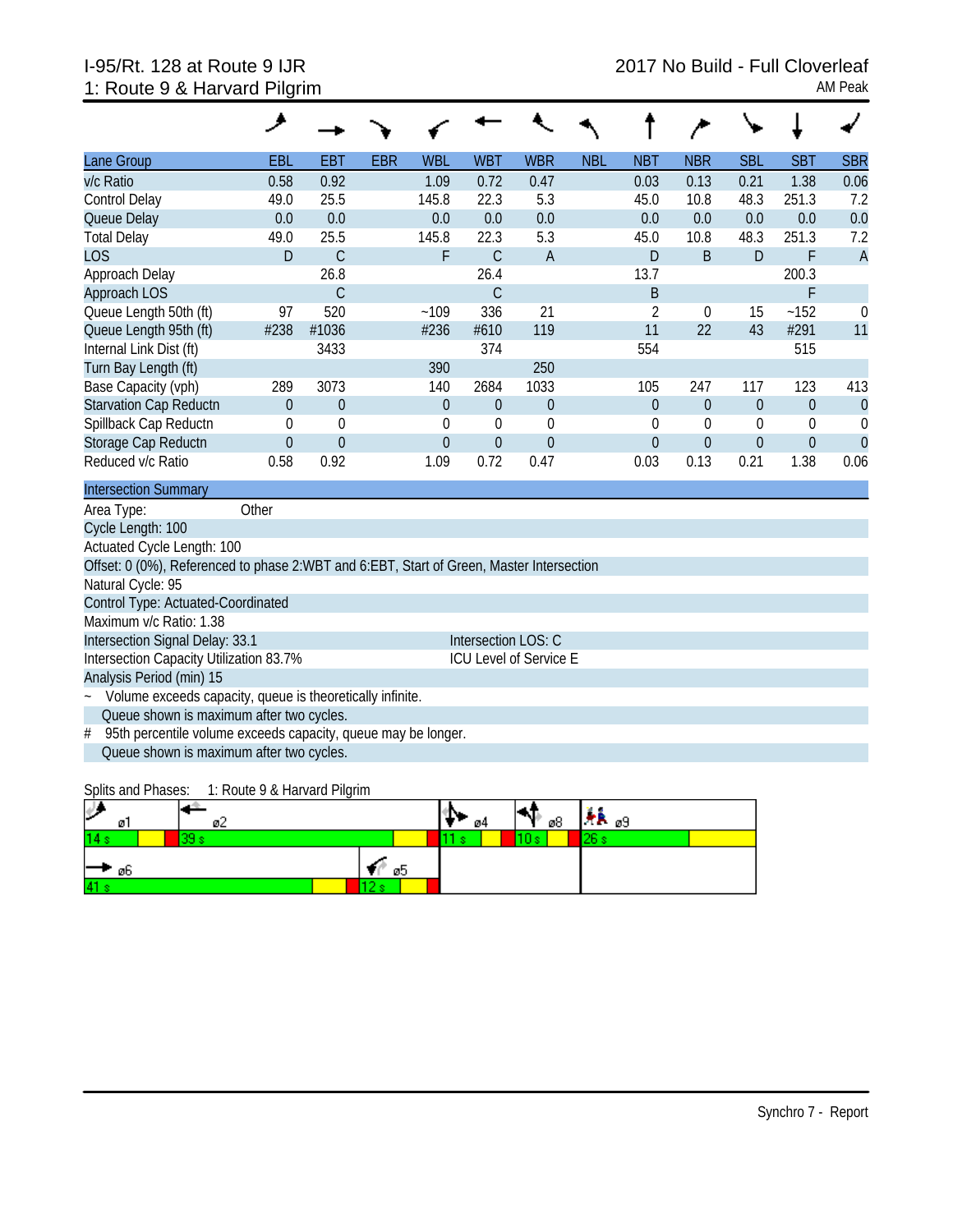| Lane Group                    | $\varnothing$ |
|-------------------------------|---------------|
| v/c Ratio                     |               |
| Control Delay                 |               |
| Queue Delay                   |               |
| <b>Total Delay</b>            |               |
| <b>LOS</b>                    |               |
| Approach Delay                |               |
| Approach LOS                  |               |
| Queue Length 50th (ft)        |               |
| Queue Length 95th (ft)        |               |
| Internal Link Dist (ft)       |               |
| Turn Bay Length (ft)          |               |
| Base Capacity (vph)           |               |
| <b>Starvation Cap Reductn</b> |               |
| Spillback Cap Reductn         |               |
| Storage Cap Reductn           |               |
| Reduced v/c Ratio             |               |
| <b>Intersection Summary</b>   |               |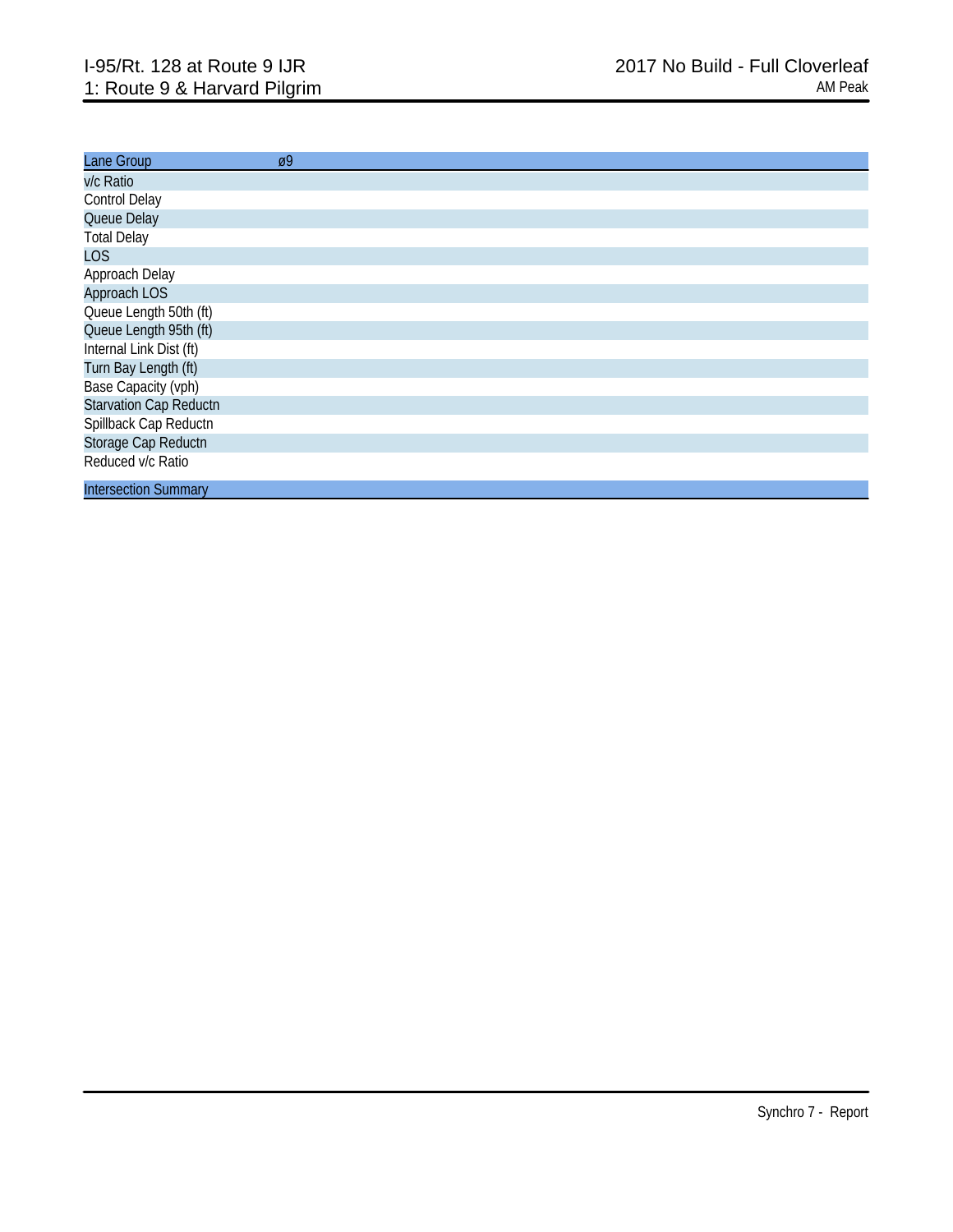# 1: Route 9 & Harvard Pilgrim

|                         | فر           |              |                |              |                |                  |             |                |                  |            |                  |             |
|-------------------------|--------------|--------------|----------------|--------------|----------------|------------------|-------------|----------------|------------------|------------|------------------|-------------|
| Lane Group              | EBL          | <b>EBT</b>   | <b>EBR</b>     | <b>WBL</b>   | <b>WBT</b>     | <b>WBR</b>       | <b>NBL</b>  | <b>NBT</b>     | <b>NBR</b>       | <b>SBL</b> | <b>SBT</b>       | <b>SBR</b>  |
| Lane Configurations     | ۲            | ተተኈ          |                | ۲            | ተተተ            | ۴                |             | 4              | ۴                | ۲          | 4                | ۴           |
| Volume (vph)            | 41           | 2076         | $\overline{4}$ | 17           | 2063           | 69               | 218         | $\overline{0}$ | 240              | 271        | 23               | 142         |
| Ideal Flow (vphpl)      | 1900         | 1900         | 1900           | 1900         | 1900           | 1900             | 1900        | 1900           | 1900             | 1900       | 1900             | 1900        |
| Lane Width (ft)         | 12           | 12           | 12             | 12           | 12             | 12               | 12          | 12             | 12               | 12         | 12               | 12          |
| Grade (%)               |              | 0%           |                |              | 0%             |                  |             | 0%             |                  |            | 0%               |             |
| Storage Length (ft)     | $\theta$     |              | $\overline{0}$ | 390          |                | 250              | $\theta$    |                | $\overline{0}$   | $\theta$   |                  | $\theta$    |
| Storage Lanes           | $\mathbf{1}$ |              | $\mathbf 0$    | 1            |                | 1                | $\mathbf 0$ |                | 1                | 1          |                  | 1           |
| Taper Length (ft)       | 25           |              | 25             | 25           |                | 25               | 25          |                | 25               | 25         |                  | 25          |
| Lane Util. Factor       | 1.00         | 0.91         | 0.91           | 1.00         | 0.91           | 1.00             | 1.00        | 1.00           | 1.00             | 0.95       | 0.95             | 1.00        |
| Ped Bike Factor         |              |              |                |              |                |                  |             |                |                  |            |                  |             |
| Frt                     |              |              |                |              |                | 0.850            |             |                | 0.850            |            |                  | 0.850       |
| <b>Flt Protected</b>    | 0.950        |              |                | 0.950        |                |                  |             | 0.950          |                  | 0.950      | 0.959            |             |
| Satd. Flow (prot)       | 1752         | 5036         | $\mathbf 0$    | 1752         | 5036           | 1568             | $\mathbf 0$ | 1752           | 1568             | 1665       | 1681             | 1568        |
| <b>Flt Permitted</b>    | 0.950        |              |                | 0.950        |                |                  |             | 0.950          |                  | 0.950      | 0.959            |             |
| Satd. Flow (perm)       | 1752         | 5036         | $\mathbf 0$    | 1752         | 5036           | 1568             | $\mathbf 0$ | 1752           | 1568             | 1665       | 1681             | 1568        |
| Right Turn on Red       |              |              | Yes            |              |                | Yes              |             |                | Yes              |            |                  | Yes         |
| Satd. Flow (RTOR)       |              |              |                |              |                | 53               |             |                | 261              |            |                  | 154         |
| Link Speed (mph)        |              | 45           |                |              | 45             |                  |             | 25             |                  |            | 25               |             |
| Link Distance (ft)      |              | 3513         |                |              | 454            |                  |             | 634            |                  |            | 595              |             |
| Travel Time (s)         |              | 53.2         |                |              | 6.9            |                  |             | 17.3           |                  |            | 16.2             |             |
| Confl. Peds. (#/hr)     |              |              |                |              |                |                  |             |                |                  |            |                  |             |
| Confl. Bikes (#/hr)     |              |              |                |              |                |                  |             |                |                  |            |                  |             |
| Peak Hour Factor        | 0.92         | 0.92         | 0.92           | 0.92         | 0.92           | 0.92             | 0.92        | 0.92           | 0.92             | 0.92       | 0.92             | 0.92        |
| <b>Growth Factor</b>    | 100%         | 100%         | 100%           | 100%         | 100%           | 100%             | 100%        | 100%           | 100%             | 100%       | 100%             | 100%        |
| Heavy Vehicles (%)      | 3%           | 3%           | 3%             | 3%           | 3%             | 3%               | 3%          | 3%             | 3%               | 3%         | 3%               | 3%          |
| Bus Blockages (#/hr)    | $\mathbf{0}$ | $\mathbf{0}$ | $\overline{0}$ | $\mathbf{0}$ | $\theta$       | $\boldsymbol{0}$ | $\theta$    | $\overline{0}$ | $\boldsymbol{0}$ | $\theta$   | $\boldsymbol{0}$ | $\mathbf 0$ |
| Parking (#/hr)          |              |              |                |              |                |                  |             |                |                  |            |                  |             |
| Mid-Block Traffic (%)   |              | 0%           |                |              | 0%             |                  |             | 0%             |                  |            | 0%               |             |
| Adj. Flow (vph)         | 45           | 2257         | 4              | 18           | 2242           | 75               | 237         | 0              | 261              | 295        | 25               | 154         |
| Shared Lane Traffic (%) |              |              |                |              |                |                  |             |                |                  | 46%        |                  |             |
| Lane Group Flow (vph)   | 45           | 2261         | $\mathbf 0$    | 18           | 2242           | 75               | $\mathbf 0$ | 237            | 261              | 159        | 161              | 154         |
| <b>Turn Type</b>        | Prot         |              |                | Prot         |                | Perm             | Split       |                | custom           | Split      |                  | custom      |
| <b>Protected Phases</b> | 1            | 6            |                | 5            | $\overline{2}$ |                  | 8           | 8              |                  | 4          | 4                |             |
| <b>Permitted Phases</b> |              |              |                |              |                | $\overline{2}$   |             |                | 58               |            |                  | 14          |
| Detector Phase          | $\mathbf{1}$ | 6            |                | 5            | $\overline{2}$ | $\overline{2}$   | 8           | 8              | 58               | 4          | $\overline{4}$   | 14          |
| Switch Phase            |              |              |                |              |                |                  |             |                |                  |            |                  |             |
| Minimum Initial (s)     | 6.0          | 10.0         |                | 6.0          | 10.0           | 10.0             | 5.0         | 5.0            |                  | 5.0        | $5.0\,$          |             |
| Minimum Split (s)       | 14.0         | 23.0         |                | 12.0         | 23.0           | 23.0             | 10.0        | 10.0           |                  | 10.0       | 10.0             |             |
| Total Split (s)         | 14.0         | 38.0         | $0.0\,$        | 12.0         | 36.0           | 36.0             | 13.0        | 13.0           | 25.0             | 11.0       | 11.0             | 25.0        |
| Total Split (%)         | 14.0%        | 38.0%        | 0.0%           | 12.0%        | 36.0%          | 36.0%            | 13.0%       | 13.0%          | 25.0%            | 11.0%      | 11.0%            | 25.0%       |
| Yellow Time (s)         | 4.0          | 5.0          |                | 4.0          | 5.0            | 5.0              | 3.0         | 3.0            |                  | 3.0        | 3.0              |             |
| All-Red Time (s)        | 2.0          | 2.0          |                | 2.0          | 2.0            | 2.0              | 2.0         | 2.0            |                  | 2.0        | 2.0              |             |
| Lost Time Adjust (s)    | $-2.0$       | $-3.0$       | 0.0            | $-2.0$       | $-3.0$         | $-3.0$           | 0.0         | $-1.0$         | $-2.0$           | $-1.0$     | $-1.0$           | $-2.0$      |
| Total Lost Time (s)     | 4.0          | 4.0          | 4.0            | 4.0          | 4.0            | 4.0              | 5.0         | 4.0            | 4.0              | 4.0        | 4.0              | 4.0         |
| Lead/Lag                | Lag          | Lead         |                | Lag          | Lead           | Lead             |             |                |                  |            |                  |             |
| Lead-Lag Optimize?      | Yes          | Yes          |                | Yes          | Yes            | Yes              |             |                |                  |            |                  |             |
| Recall Mode             | None         | C-Max        |                | None         | C-Max          | C-Max            | None        | None           |                  | None       | None             |             |
| Act Effct Green (s)     | 10.0         | 54.8         |                | 8.0          | 52.8           | 52.8             |             | 9.0            | 17.0             | 7.0        | 7.0              | 21.0        |
| Actuated g/C Ratio      | 0.10         | 0.55         |                | 0.08         | 0.53           | 0.53             |             | 0.09           | 0.17             | 0.07       | 0.07             | 0.21        |

Synchro 7 - Report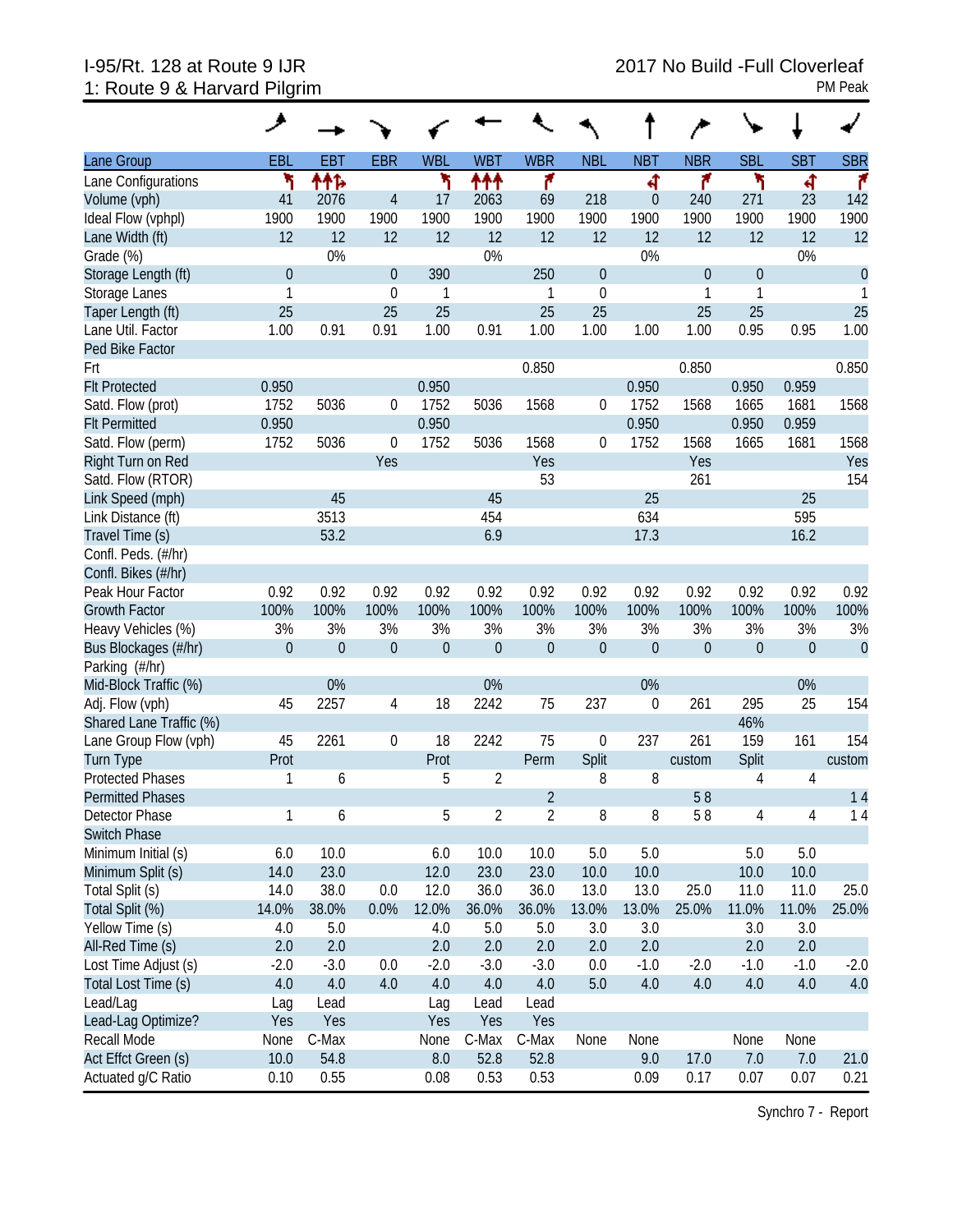| Lane Group                           | Ø9   |
|--------------------------------------|------|
| Lane Configurations                  |      |
| Volume (vph)                         |      |
| Ideal Flow (vphpl)                   |      |
| Lane Width (ft)                      |      |
| Grade (%)                            |      |
| Storage Length (ft)                  |      |
| Storage Lanes                        |      |
| Taper Length (ft)                    |      |
| Lane Util. Factor                    |      |
| Ped Bike Factor                      |      |
| Frt                                  |      |
| <b>FIt Protected</b>                 |      |
| Satd. Flow (prot)                    |      |
| <b>Flt Permitted</b>                 |      |
| Satd. Flow (perm)                    |      |
| Right Turn on Red                    |      |
| Satd. Flow (RTOR)                    |      |
| Link Speed (mph)                     |      |
| Link Distance (ft)                   |      |
| Travel Time (s)                      |      |
| Confl. Peds. (#/hr)                  |      |
| Confl. Bikes (#/hr)                  |      |
| Peak Hour Factor                     |      |
| <b>Growth Factor</b>                 |      |
| Heavy Vehicles (%)                   |      |
| Bus Blockages (#/hr)                 |      |
| Parking (#/hr)                       |      |
| Mid-Block Traffic (%)                |      |
| Adj. Flow (vph)                      |      |
| Shared Lane Traffic (%)              |      |
| Lane Group Flow (vph)                |      |
|                                      |      |
| Turn Type<br><b>Protected Phases</b> | 9    |
| <b>Permitted Phases</b>              |      |
| <b>Detector Phase</b>                |      |
| <b>Switch Phase</b>                  |      |
|                                      |      |
| Minimum Initial (s)                  | 4.0  |
| Minimum Split (s)                    | 26.0 |
| Total Split (s)                      | 26.0 |
| Total Split (%)                      | 26%  |
| Yellow Time (s)                      | 10.0 |
| All-Red Time (s)                     | 0.0  |
| Lost Time Adjust (s)                 |      |
| Total Lost Time (s)                  |      |
| Lead/Lag                             |      |
| Lead-Lag Optimize?                   |      |
| <b>Recall Mode</b>                   | None |
| Act Effct Green (s)                  |      |
| Actuated g/C Ratio                   |      |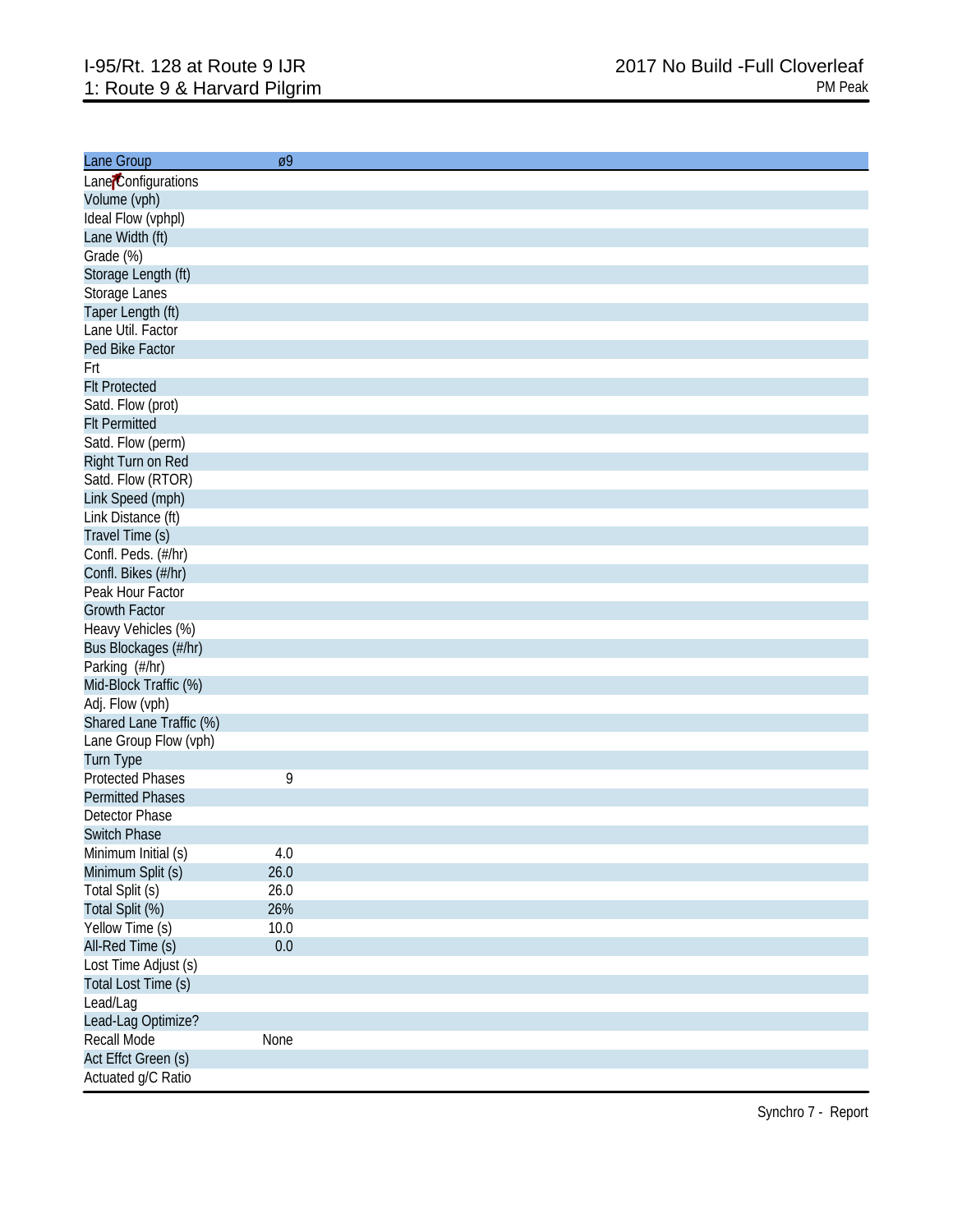### 1: Route 9 & Harvard Pilgrim **PM Peak 1: Route 9 & Harvard Pilgrim**

| Lane Group                                                                               | EBL                                                       | <b>EBT</b>       | <b>EBR</b> | <b>WBL</b>       | <b>WBT</b>       | <b>WBR</b>     | <b>NBL</b> | <b>NBT</b>       | <b>NBR</b>       | <b>SBL</b>     | <b>SBT</b>     | <b>SBR</b>     |
|------------------------------------------------------------------------------------------|-----------------------------------------------------------|------------------|------------|------------------|------------------|----------------|------------|------------------|------------------|----------------|----------------|----------------|
| v/c Ratio                                                                                | 0.26                                                      | 0.82             |            | 0.13             | 0.84             | 0.09           |            | 1.50             | 0.54             | 1.36           | 1.36           | 0.34           |
| <b>Control Delay</b>                                                                     | 45.7                                                      | 23.6             |            | 45.1             | 25.6             | 7.8            |            | 288.9            | 7.8              | 244.4          | 246.1          | 7.8            |
| Queue Delay                                                                              | 0.0                                                       | 0.0              |            | 0.0              | 0.0              | 0.0            |            | 0.0              | 0.0              | 0.0            | 0.0            | 0.0            |
| <b>Total Delay</b>                                                                       | 45.7                                                      | 23.6             |            | 45.1             | 25.6             | 7.8            |            | 288.9            | 7.8              | 244.4          | 246.1          | 7.8            |
| <b>LOS</b>                                                                               | D                                                         | $\mathsf{C}$     |            | $\mathsf{D}$     | $\mathsf C$      | $\overline{A}$ |            | F                | $\overline{A}$   | F              | F              | $\overline{A}$ |
| Approach Delay                                                                           |                                                           | 24.0             |            |                  | 25.2             |                |            | 141.6            |                  |                | 168.1          |                |
| Approach LOS                                                                             |                                                           | $\mathsf C$      |            |                  | $\mathcal{C}$    |                |            | F                |                  |                | F              |                |
| Queue Length 50th (ft)                                                                   | 27                                                        | 355              |            | 11               | 370              | 6              |            | $-211$           | $\mathbf 0$      | $-141$         | ~143           | $\mathbf 0$    |
| Queue Length 95th (ft)                                                                   | 62                                                        | #782             |            | 33               | #797             | 42             |            | #362             | 55               | #275           | #277           | 51             |
| Internal Link Dist (ft)                                                                  |                                                           | 3433             |            |                  | 374              |                |            | 554              |                  |                | 515            |                |
| Turn Bay Length (ft)                                                                     |                                                           |                  |            | 390              |                  | 250            |            |                  |                  |                |                |                |
| Base Capacity (vph)                                                                      | 175                                                       | 2760             |            | 140              | 2659             | 853            |            | 158              | 483              | 117            | 118            | 451            |
| <b>Starvation Cap Reductn</b>                                                            | $\overline{0}$                                            | $\theta$         |            | $\overline{0}$   | $\Omega$         | $\mathbf{0}$   |            | $\overline{0}$   | $\mathbf{0}$     | $\overline{0}$ | $\overline{0}$ | $\overline{0}$ |
| Spillback Cap Reductn                                                                    | 0                                                         | $\mathbf 0$      |            | 0                | $\boldsymbol{0}$ | $\mathbf 0$    |            | $\theta$         | 0                | 0              | 0              | 0              |
| Storage Cap Reductn                                                                      | $\boldsymbol{0}$                                          | $\boldsymbol{0}$ |            | $\boldsymbol{0}$ | $\theta$         | $\theta$       |            | $\boldsymbol{0}$ | $\boldsymbol{0}$ | $\mathbf 0$    | $\mathbf 0$    | $\overline{0}$ |
| Reduced v/c Ratio                                                                        | 0.26                                                      | 0.82             |            | 0.13             | 0.84             | 0.09           |            | 1.50             | 0.54             | 1.36           | 1.36           | 0.34           |
| <b>Intersection Summary</b>                                                              |                                                           |                  |            |                  |                  |                |            |                  |                  |                |                |                |
| Area Type:                                                                               | Other                                                     |                  |            |                  |                  |                |            |                  |                  |                |                |                |
| Cycle Length: 100                                                                        |                                                           |                  |            |                  |                  |                |            |                  |                  |                |                |                |
| Actuated Cycle Length: 100                                                               |                                                           |                  |            |                  |                  |                |            |                  |                  |                |                |                |
| Offset: 0 (0%), Referenced to phase 2:WBT and 6:EBT, Start of Green, Master Intersection |                                                           |                  |            |                  |                  |                |            |                  |                  |                |                |                |
| Natural Cycle: 95                                                                        |                                                           |                  |            |                  |                  |                |            |                  |                  |                |                |                |
| Control Type: Actuated-Coordinated                                                       |                                                           |                  |            |                  |                  |                |            |                  |                  |                |                |                |
| Maximum v/c Ratio: 1.50                                                                  |                                                           |                  |            |                  |                  |                |            |                  |                  |                |                |                |
| Intersection Signal Delay: 47.1<br>Intersection LOS: D                                   |                                                           |                  |            |                  |                  |                |            |                  |                  |                |                |                |
| Intersection Capacity Utilization 75.2%<br><b>ICU Level of Service D</b>                 |                                                           |                  |            |                  |                  |                |            |                  |                  |                |                |                |
|                                                                                          | Analysis Period (min) 15                                  |                  |            |                  |                  |                |            |                  |                  |                |                |                |
|                                                                                          | Volume exceeds capacity, queue is theoretically infinite. |                  |            |                  |                  |                |            |                  |                  |                |                |                |
| Queue shown is maximum after two cycles.                                                 |                                                           |                  |            |                  |                  |                |            |                  |                  |                |                |                |
| 95th percentile volume exceeds capacity, queue may be longer.<br>#                       |                                                           |                  |            |                  |                  |                |            |                  |                  |                |                |                |
| Queue shown is maximum after two cycles.                                                 |                                                           |                  |            |                  |                  |                |            |                  |                  |                |                |                |

| Splits and Phases: | 1: Route 9 & Harvard Pilgrim |
|--------------------|------------------------------|
|                    |                              |

| Н<br>øZ         | øΙ | о4 | ρ8 | $AB_{09}$ |  |
|-----------------|----|----|----|-----------|--|
| 36              |    |    |    | no.<br>-- |  |
| ⊢<br>► ø6       | ø5 |    |    |           |  |
| 38 <sub>s</sub> |    |    |    |           |  |